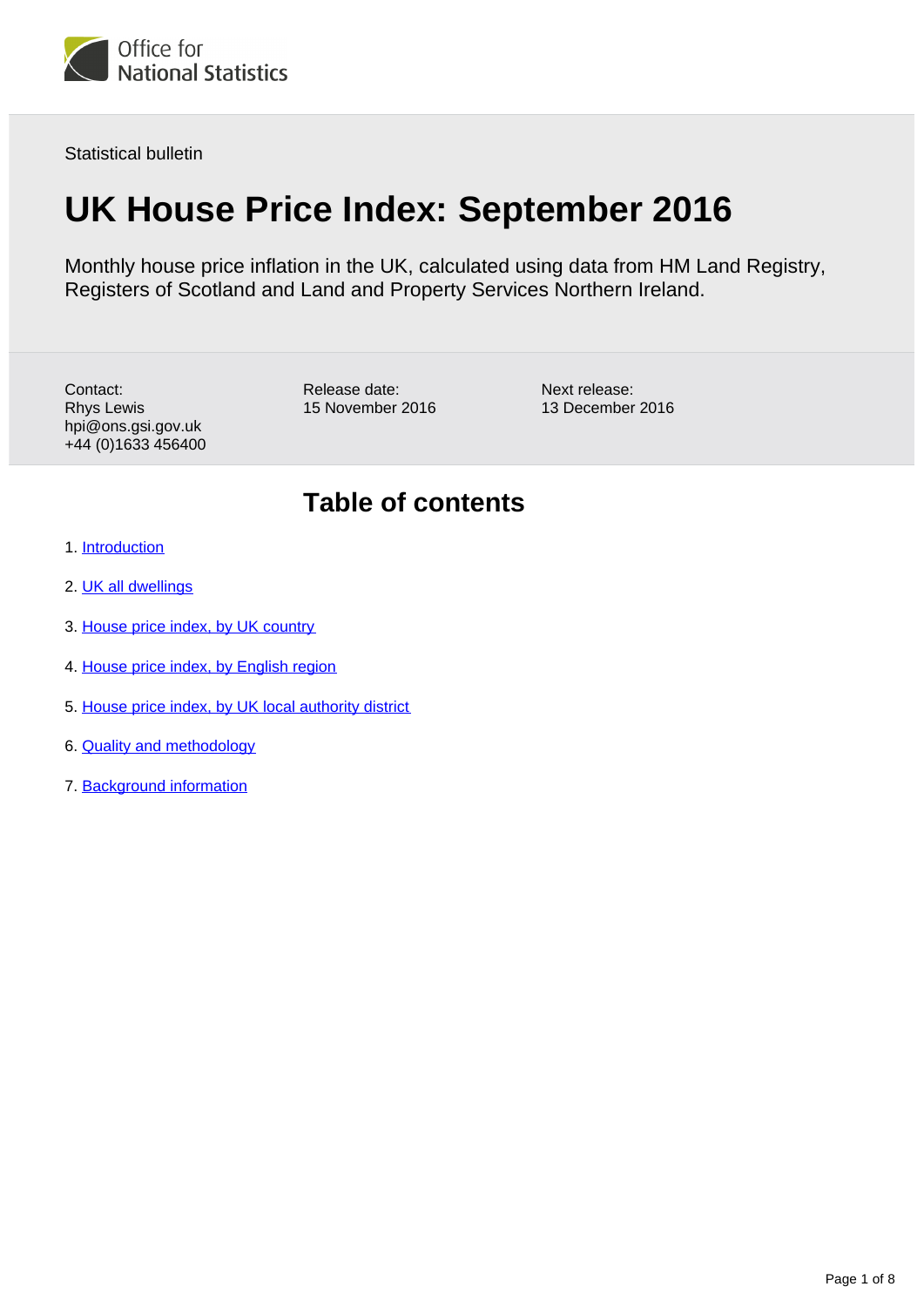## <span id="page-1-0"></span>**1 . Introduction**

This is a high-level summary of the UK House Price Index (HPI), which replaces the previous house price indices separately published by the Land Registry and the Office for National Statistics. For full details, including commentary, historical data tables and analytical tools please see the main publication of the new House Price [Index](https://www.gov.uk/government/collections/uk-house-price-index-reports), published today on the GOV.UK website.

The UK HPI is a joint production by Land Registry, Land and Property Services Northern Ireland, Office for National Statistics and Registers of Scotland.

### <span id="page-1-1"></span>**2 . UK all dwellings**

Average house prices in the UK have increased by 7.7% in the year to September 2016 (unchanged from 7.7% in the year to August 2016), continuing the strong growth seen since the end of 2013.

#### **Figure 1: Annual house price rates of change, UK all dwellings from January 2006 to September 2016**

**12-month percentage change**

Figure 1: Annual house price rates of change, UK all dwellings from January 2006 to September 2016

12-month percentage change



**Source: Land Registry, Registers of Scotland, Land and Property Services Northern Ireland and Office for National Statistics Notes:**

- 1. Not seasonally adjusted.
- 2. The <u>[full House Price](https://www.gov.uk/government/collections/uk-house-price-index-reports)</u> index release is available to download from Land Registry at GOV.UK.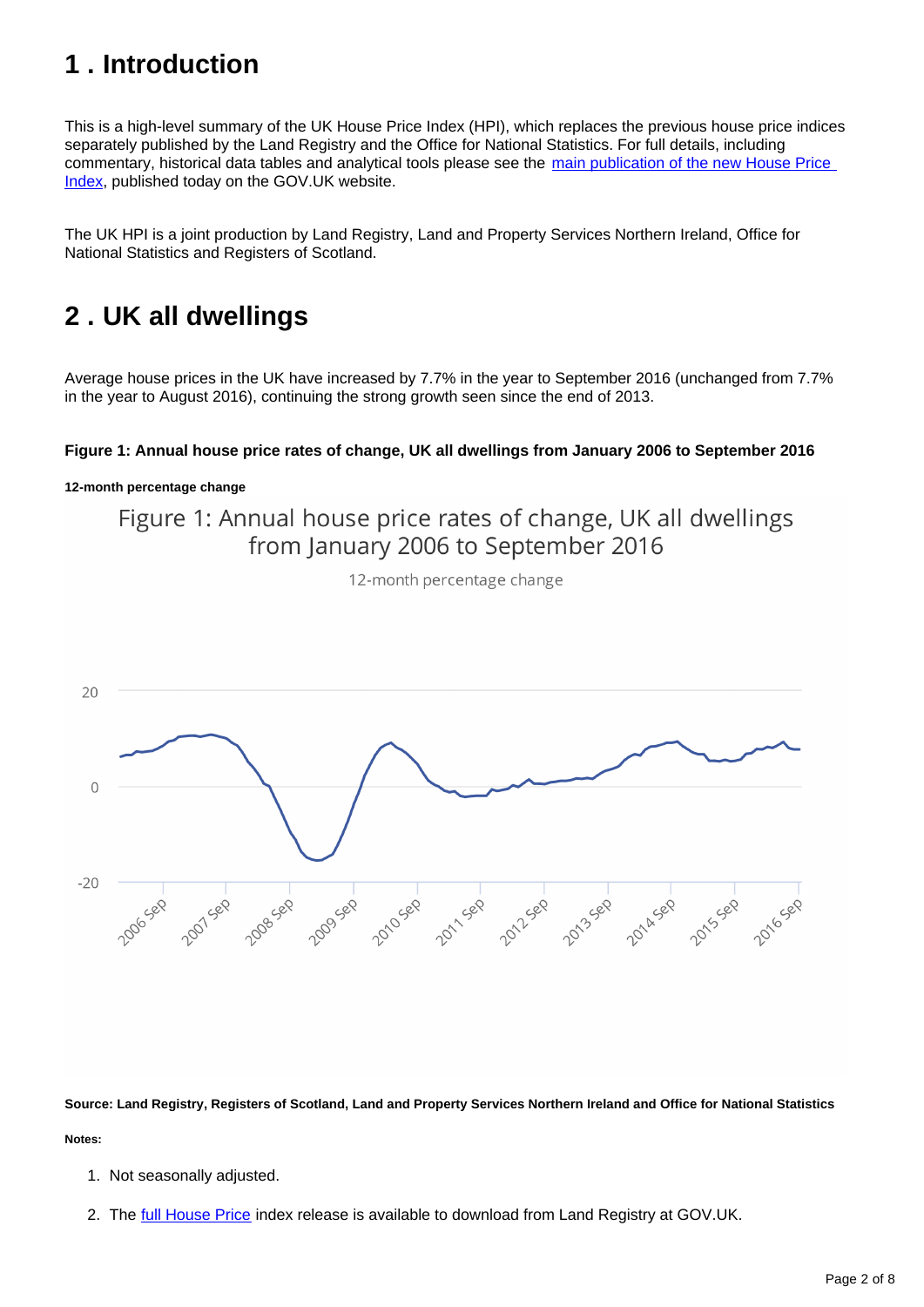The average UK house price was £218,000 in September 2016. This is £16,000 higher than in September 2015 and unchanged from last month.

#### **Figure 2: Average UK house price, January 2005 to September 2016**





**Source: Land Registry, Registers of Scotland, Land and Property Services Northern Ireland and Office for National Statistics**

**Notes:**

- 1. Not seasonally adjusted.
- 2. The <u>[full House Price](https://www.gov.uk/government/collections/uk-house-price-index-reports)</u> index release is available to download from Land Registry at GOV.UK.

### <span id="page-2-0"></span>**3 . House price index, by UK country**

The main contribution to the increase in UK house prices came from England, where house prices increased by 8.3% over the year to September 2016, with the average price in England now £234,000. Wales saw house prices increase by 4.4% over the last 12 months to stand at £146,000. In Scotland, the average price increased by 3.4% over the year to stand at £143,000. The average price in Northern Ireland increased by 5.4% over the year and currently stands at £124,000.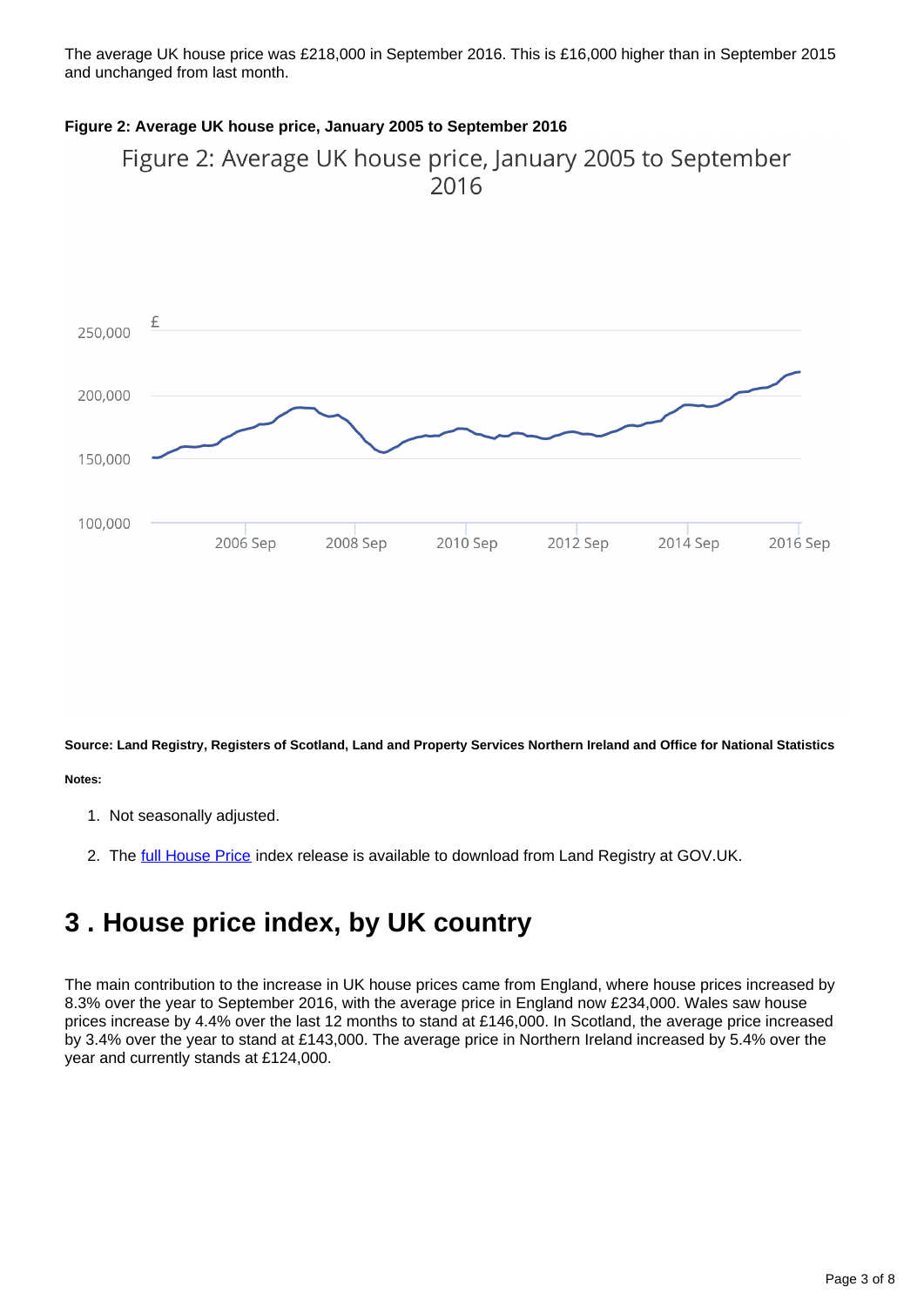### **Figure 3: Average house price, by UK country, January 2005 to September 2016** Figure 3: Average house price, by UK country, January 2005 to September 2016



**Source: Land Registry, Registers of Scotland, Land and Property Services Northern Ireland and Office for National Statistics**

**Notes:**

- 1. Not seasonally adjusted.
- 2. The <u>[full House Price](https://www.gov.uk/government/collections/uk-house-price-index-reports)</u> index release is available to download from Land Registry at GOV.UK.

## <span id="page-3-0"></span>**4 . House price index, by English region**

On a regional basis, London continues to be the region with the highest average house price at £488,000, followed by the South East and the East of England, which stand at £313,000 and £277,000 respectively. The lowest average price continues to be in the North East at £125,000.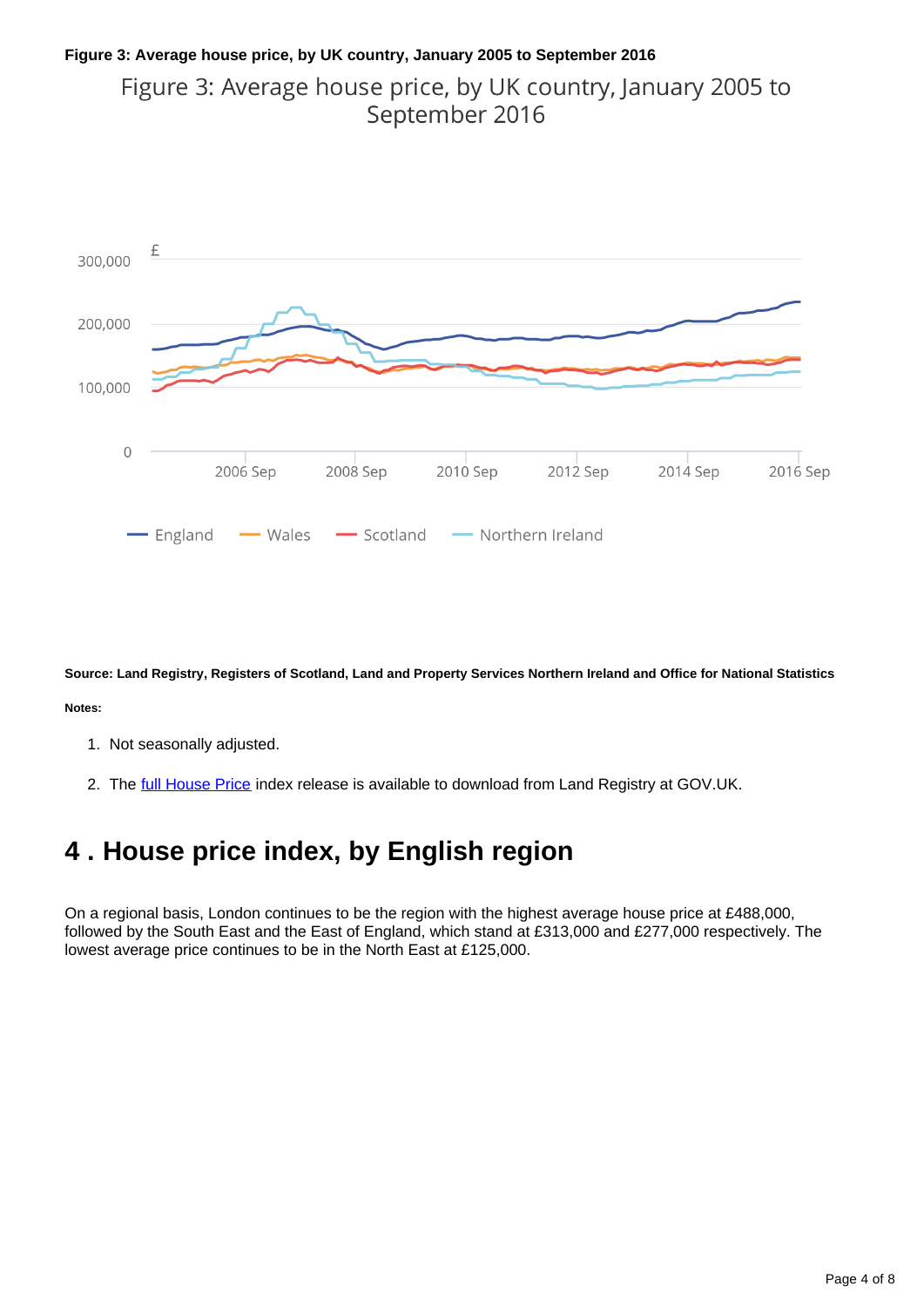### **Figure 4: Average house price, by English region, January 2004 to September 2016** Figure 4: Average house price, by English region, January 2004 to September 2016



#### **Source: Land Registry and Office for National Statistics**

#### **Notes:**

- 1. Not seasonally adjusted.
- 2. The <u>[full House Price](https://www.gov.uk/government/collections/uk-house-price-index-reports)</u> index release is available to download from Land Registry at GOV.UK.

The East of England is the region which showed the highest annual growth, with prices increasing by 12.1% in the year to September 2016. Growth in London was second highest at 10.9%, followed by the South East at 9.9%. The lowest annual growth was in the North East, where prices increased by 1.5% over the year.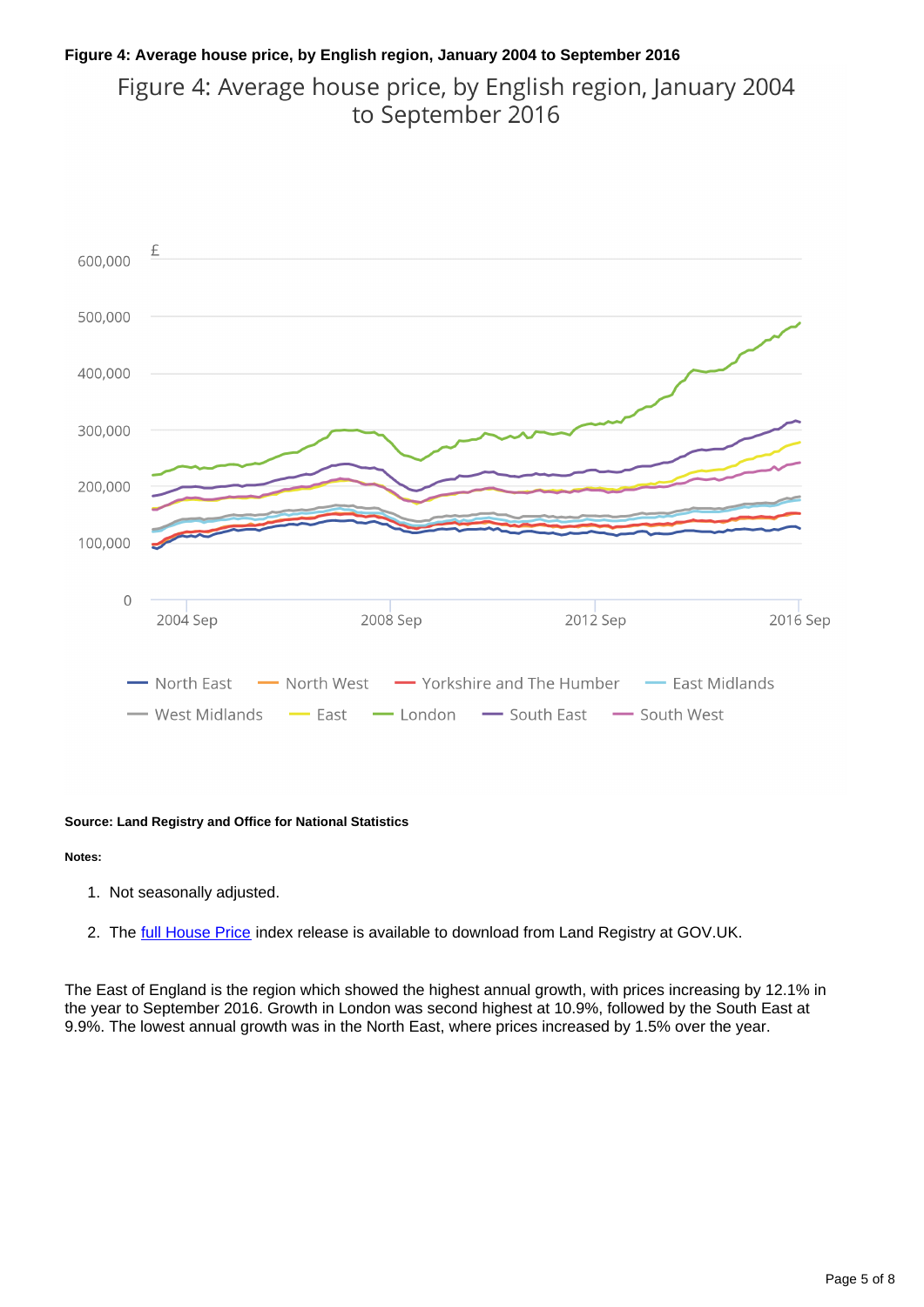#### **Figure 5: All dwellings annual house price rates of change, year to September 2016: by English region**

#### **12 month percentage change**

### Figure 5: All dwellings annual house price rates of change, year to September 2016: by English region

12 month percentage change



**Source: Land Registry and Office for National Statistics**

**Notes:**

- 1. Not seasonally adjusted.
- 2. The [full House Price](https://www.gov.uk/government/collections/uk-house-price-index-reports) index release is available to download from Land Registry at GOV.UK.

### <span id="page-5-0"></span>**5 . House price index, by UK local authority district**

The local authority showing the largest annual growth in the year to September 2016 was the Orkney Islands, where prices increased by 20.6% to stand at £144,000. Low number of sales transactions in some local authorities, such as the Orkney Islands, can lead to volatility in the series. The lowest annual growth was recorded in the City of Aberdeen, where prices fell by 10.3% to stand at £172,000.

In September 2016, the most expensive borough to live in was Kensington and Chelsea, where the cost of an average house was £1.4 million. In contrast, the cheapest area to purchase a property was Blaenau Gwent, where an average house cost £76,000.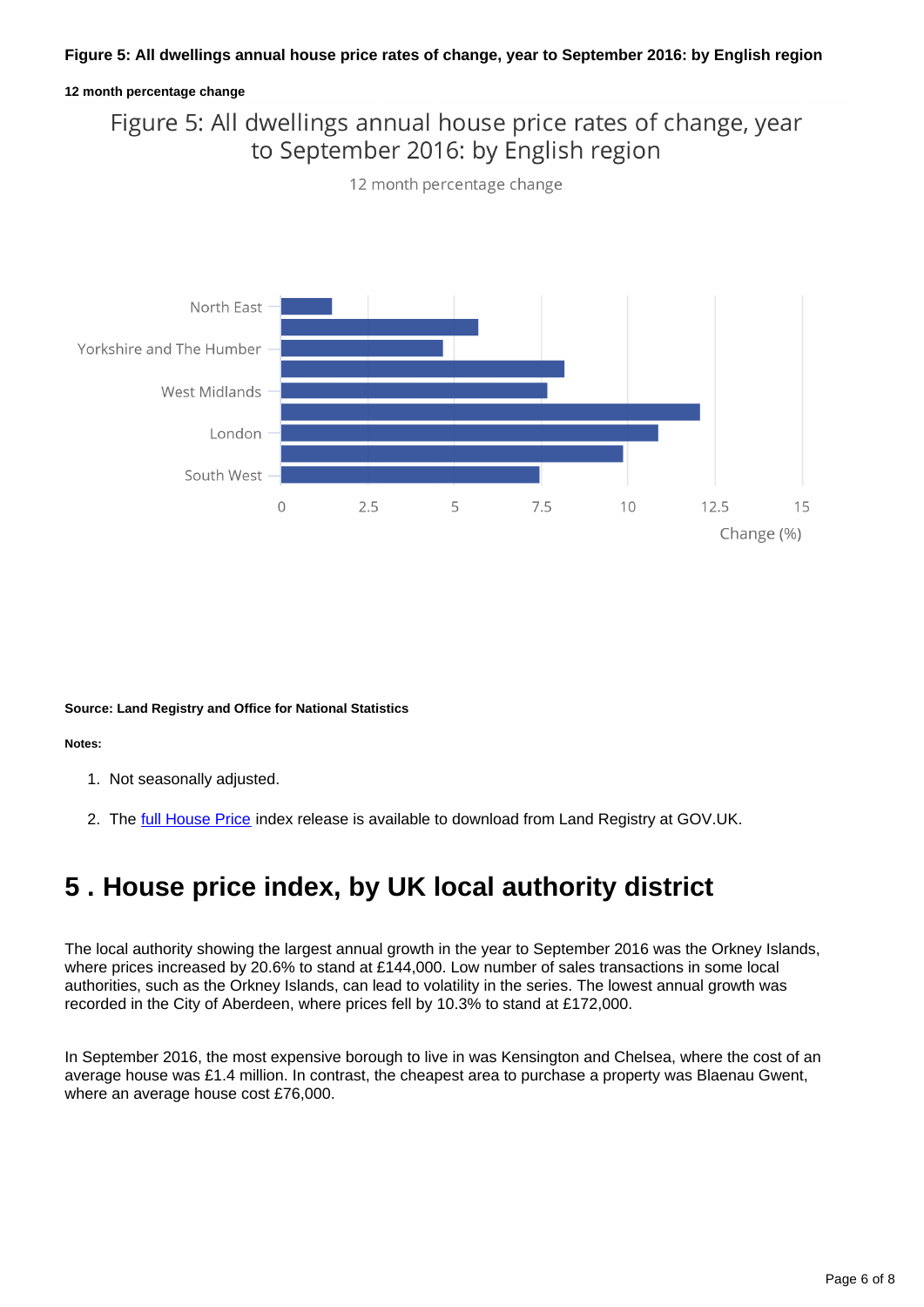#### **Table 1:Top and bottom 5 UK Local Authorities, by annual growth in the year to September 2016**

| Top 5 local authorities    | % change | average price $(E)$ |
|----------------------------|----------|---------------------|
| Orkney Islands             | 20.6     | 143,839             |
| Newham                     | 20.3     | 371,139             |
| Barking and Dagenham       | 19.3     | 290,583             |
| Reading                    | 19.2     | 316,825             |
| <b>Brentwood</b>           | 18.9     | 420,111             |
| Bottom 5 local authorities | % change | average price $(E)$ |
| City of Aberdeen           | $-10.3$  | 171,955             |
| Ceredigion                 | $-4.4$   | 163,125             |
| Gwynedd                    | $-4.4$   | 140,254             |
| Middlesbrough              | $-3.3$   | 104,067             |
| Hammersmith and Fulham     | $-2.9$   | 757,131             |

Source: Land Registry, Registers of Scotland and Land and Property Services Northern Ireland.

# <span id="page-6-0"></span>**6 . Quality and methodology**

The [UK House Price Index \(HPI\) Quality and Methodology Information document](http://www.ons.gov.uk/economy/inflationandpriceindices/qmis/housepriceindexhpiqmi) contains important information on:

- the strengths and limitations of the data
- the quality of the output: including the accuracy of the data, how it compares with related data
- uses and users
- how the output was created.